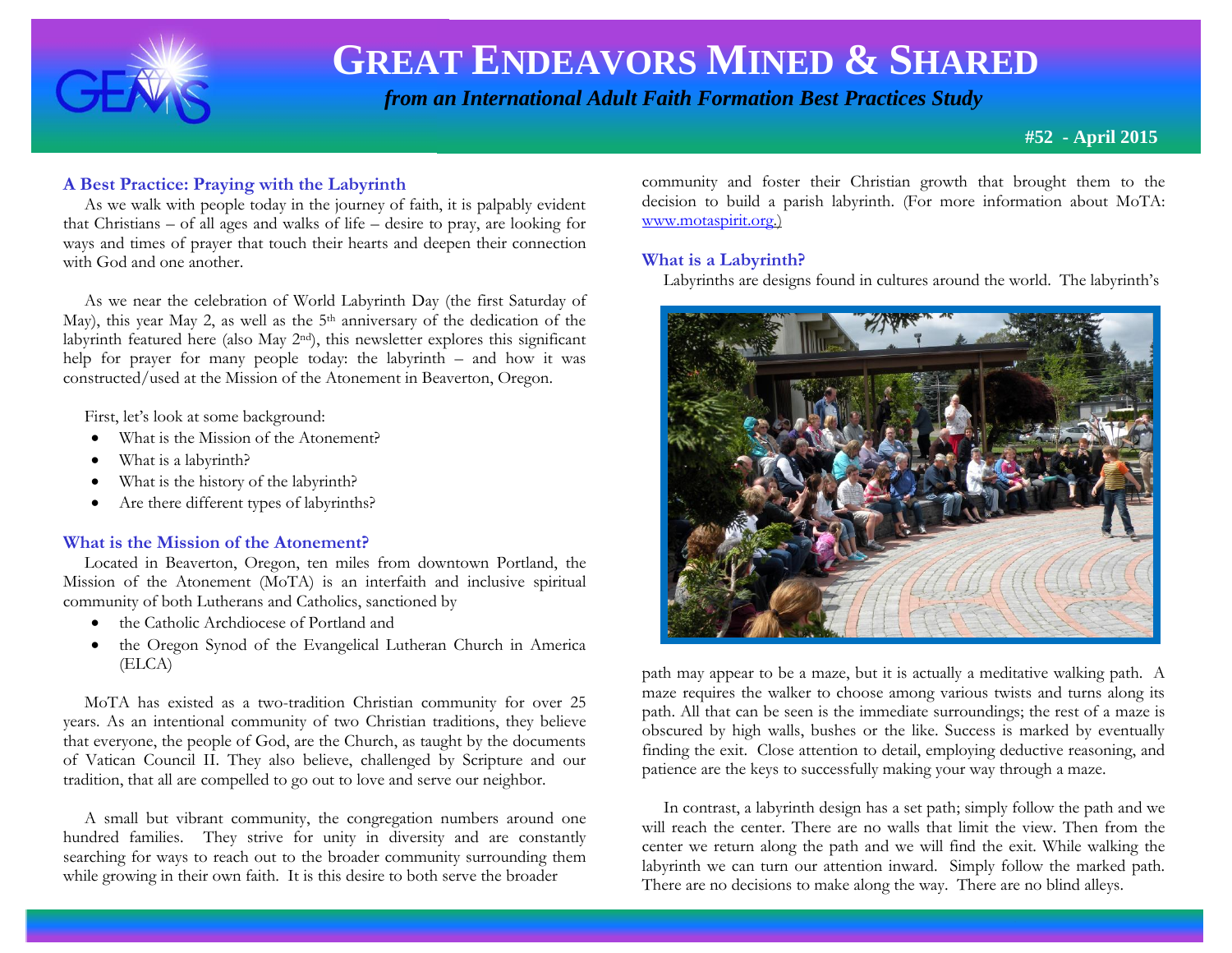When we walk a labyrinth our thoughts or prayers guide us where they may!

 We are all on the path of life and at any given time we are on a specific point along that path. The labyrinth is a model of that path. The labyrinth is also a symbol that relates to wholeness. It combines the imagery of the circle and the spiral into a meandering but purposeful path. The labyrinth represents a journey to our own center and back again out into the world.

 At its most basic level the labyrinth is a metaphor for **the journey to the center of our deepest selves and back out into the world** with a broadened understanding of who we are.

## **What is the History of the Labyrinth?**

The labyrinth is an ancient pattern found in many cultures around the world. Labyrinth designs have been found on pottery, tablets and tiles dating as far back as 4000 years. Native American, Celtic, Greek and other cultures have all used various labyrinth designs as part of their spiritual practices.

 Pliny's *[Natural History](http://en.wikipedia.org/wiki/Pliny%27s_Natural_History)* mentions four ancient labyrinths: the Cretan labyrinth, an Egyptian labyrinth, a labyrinth on Lemnos (a Greek island), and an Italian labyrinth.

Labyrinths have been used in the Christian tradition from at least the 4<sup>th</sup> century. A labyrinth design was found in the pavement ruins of the Basilica of Reparatus, in present day Algeria. Labyrinths began to appear in greater numbers on church walls and floors around the start of the second Christian millennium. The most famous medieval labyrinth, with great influence on later practice, was created in [Chartres Cathedral,](http://en.wikipedia.org/wiki/Chartres_Cathedral) most likely dating from the 12<sup>th</sup> century. Some historians speculate that mazes on cathedral floors originated in the medieval period as alternatives to pilgrimages to the Holy Land.

 The use of labyrinths has recently been revived in some contexts of Christian worship. For example, a labyrinth was set up on the floor of [St Paul's](http://en.wikipedia.org/wiki/St_Paul%27s_Cathedral)  [Cathedral](http://en.wikipedia.org/wiki/St_Paul%27s_Cathedral) in London for a week in March 2000. At the annual Los Angeles Religious Education Congress in Anaheim, California, for at least the last ten years, an indoor labyrinth path has been included in a "quiet" area nearby the Blessed Sacrament chapel. This has introduced the labyrinth to thousands of religious educators from around the United States and Canada.

# **Are There Different Types of Labyrinths?**

 Today we find outdoor labyrinth designs done in brick and stones or planted with short bushes and grass. Indoor we will find painted applications on wood or stone and even "portable" labyrinths painted on plastic or heavy duty cloth that can be rolled up and moved from area to area.

 The earliest style, now generally called the "**Classical**" style, dates around the year 1200 BC. Variations of this style have been used over the centuries; many new labyrinths constructed today follow one of the Classical models.



 Jumping ahead to the second Christian millennium there is the "**Medieval Group**" of labyrinth designs most of which were patterned along the line of the [Chartres Cathedral](http://en.wikipedia.org/wiki/Chartres_Cathedral) labyrinth.



 There are now a whole host of **Contemporary** and **Miscellaneous** designs, including hand-held labyrinths that we "walk" with our fingers and even computer models where the mouse does the walking.

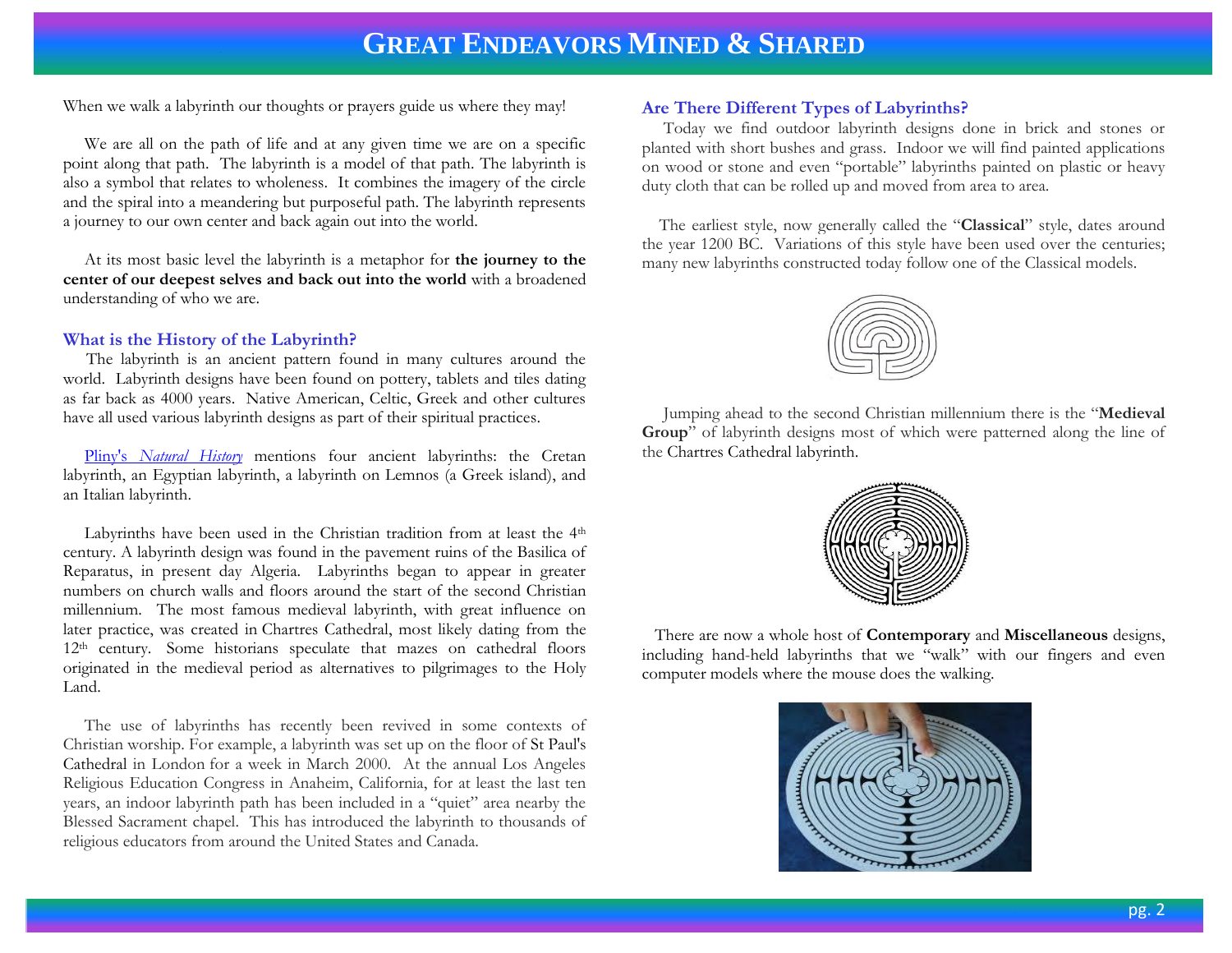#### **The Labyrinth at Mission of the Atonement**

 After a three-year deliberation and planning process, the Mission of the Atonement (MoTA) broke ground in the fall of 2009 for their own Chartresstyle Labyrinth. The community is blessed with members who have a wide variety of skills and talent and willing to give of their time and resources, sometimes literally moving mountains (or at least big piles of dirt).

 The parish grounds were in need of help with overgrown and unkempt plants and the area where the labyrinth was to be located was neither flat nor level. Thus, the decision to create this sacred outdoor space would also contribute to making the entire parish grounds more attractive and welcoming.

 The community opted to do a Chartres style labyrinth, one of the more difficult designs to plan and construct. The design is approximately 145 feet in circumference using both bricks and stone pavers, and is partially surrounded by a two-level stone seating area. All of the planning, land preparation, stone and brick cutting, cement pouring, and all details of the construction were done at no cost by parishioners and friends without outside professional help.



 Many of the parishioners made specific contributions to buy all the building materials; further funding to cover the materials came from donations to insert memorial bricks into the actual labyrinth floor. Toward the end of the construction each member of the congregation, including those physically unable to help with the actual construction, was invited to place at least one

brick into the labyrinth floor. This was truly the work of the entire congregation.



 There were, of course, some problems during the construction, including surprises dating back to the original buildings (more than 50 years old) that were found when the dirt was excavated and leveled. Other delays were due to the very wet Oregon climate, and all the other challenges that seem to happen when tackling a large construction project. What was hoped to be a two-month project dragged on for almost six-months.

 Was it worth all the time, money and effort? Most parishioners would say that almost everyone in the community would give a resounding "Yes"!

 The first major event was the dedication and blessing of the labyrinth on May 2, 2010, jointly celebrated by Lutheran Bishop Dave Brauer-Rieke and Auxiliary Catholic Bishop Kenneth D. Steiner (now retired).

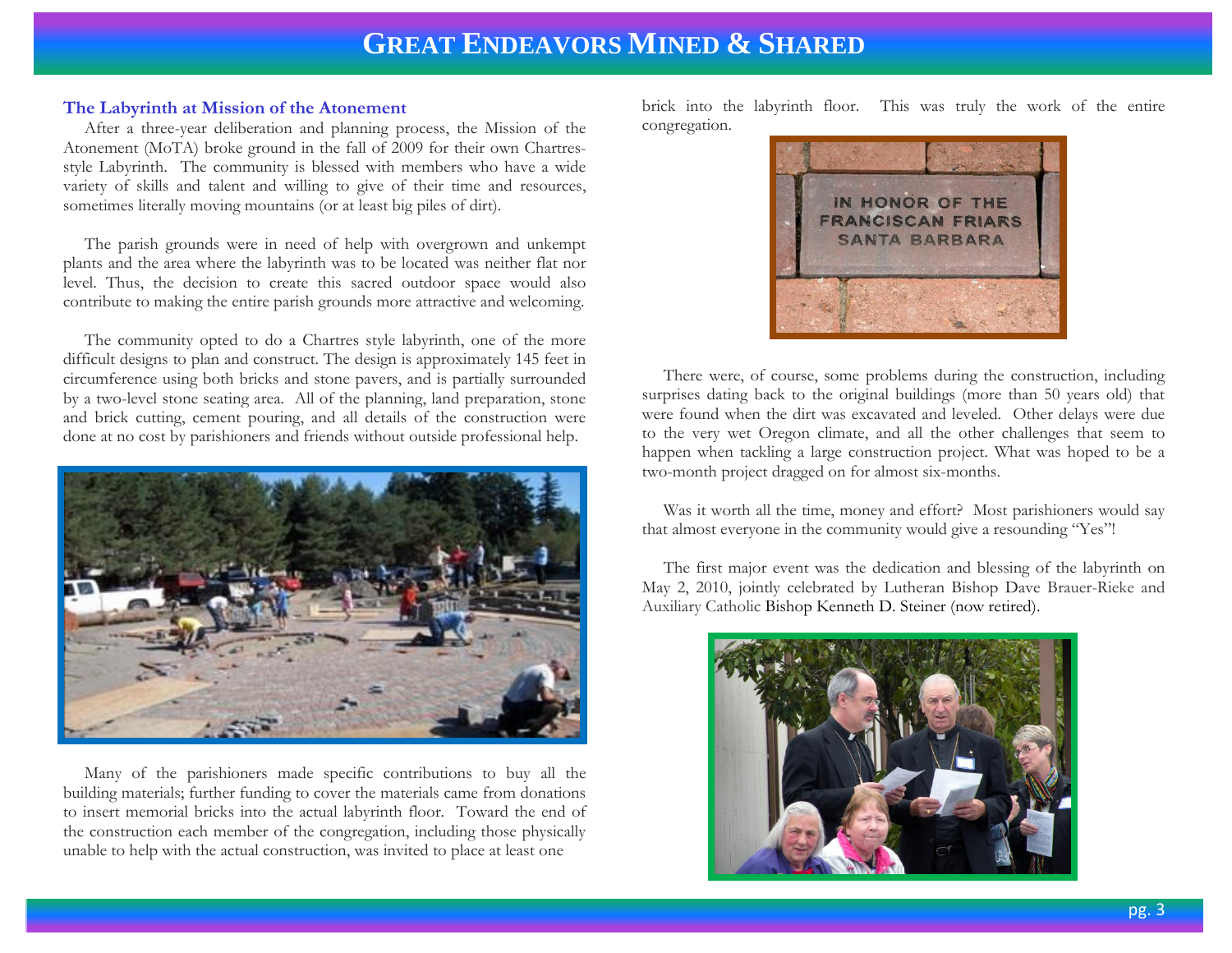They blessed the labyrinth first **w**ith holy water and then together with everyone, especially the young children, blessed it again by blowing soap bubbles. The dedication concluded with live music and everyone was invited to dance on the labyrinth.





#### **The Labyrinth in the Community of MoTA**

 Over the last five years the labyrinth has called people together, has been a gathering point for the community: community picnics, wedding anniversaries, adult and youth teaching experiences, special liturgical celebrations such as the Palm Sunday procession, and a host of other events.

 But more important than these grand uses for the labyrinth is the opportunity for all the members, the nearby residents, people driving by and visitors who have come from near and far to visit, to walk and pray the labyrinth.

 The labyrinth is open and available from dawn to dusk every day and almost every day, rain or shine, someone walks the labyrinth.

 One member has begun the practice of spending her birthday each year as a day of silent retreat and reflection. She begins her birthday celebration early in the morning with a prayerful hour walk on the labyrinth.

 Another member often prays the rosary while walking the labyrinth, but most simply walk, seemingly without purpose, but quite possibly with something very special in mind.

 The labyrinth has become a vital part of MoTa's welcome to strangers. Even those who have no idea what it is remark on the size and beauty of "the patio!" It has added to the community's prayer life and enhanced the beauty and utility of the grounds; it is one more thing that makes MoTA a unique community of prayer and service.



## **Should Your Community Build a Labyrinth?**

 William Smith, a volunteer lay minister and educator at the Mission of the Atonement shares some thoughts and recommendations:

 Before trying to answer this question, find a nearby labyrinth; gather together a few of your friends and/or other parishioners and go for a walk. Consider going back a few times until you feel comfortable with it. Then and only then, can you begin to consider whether a labyrinth should be part of your community's future.